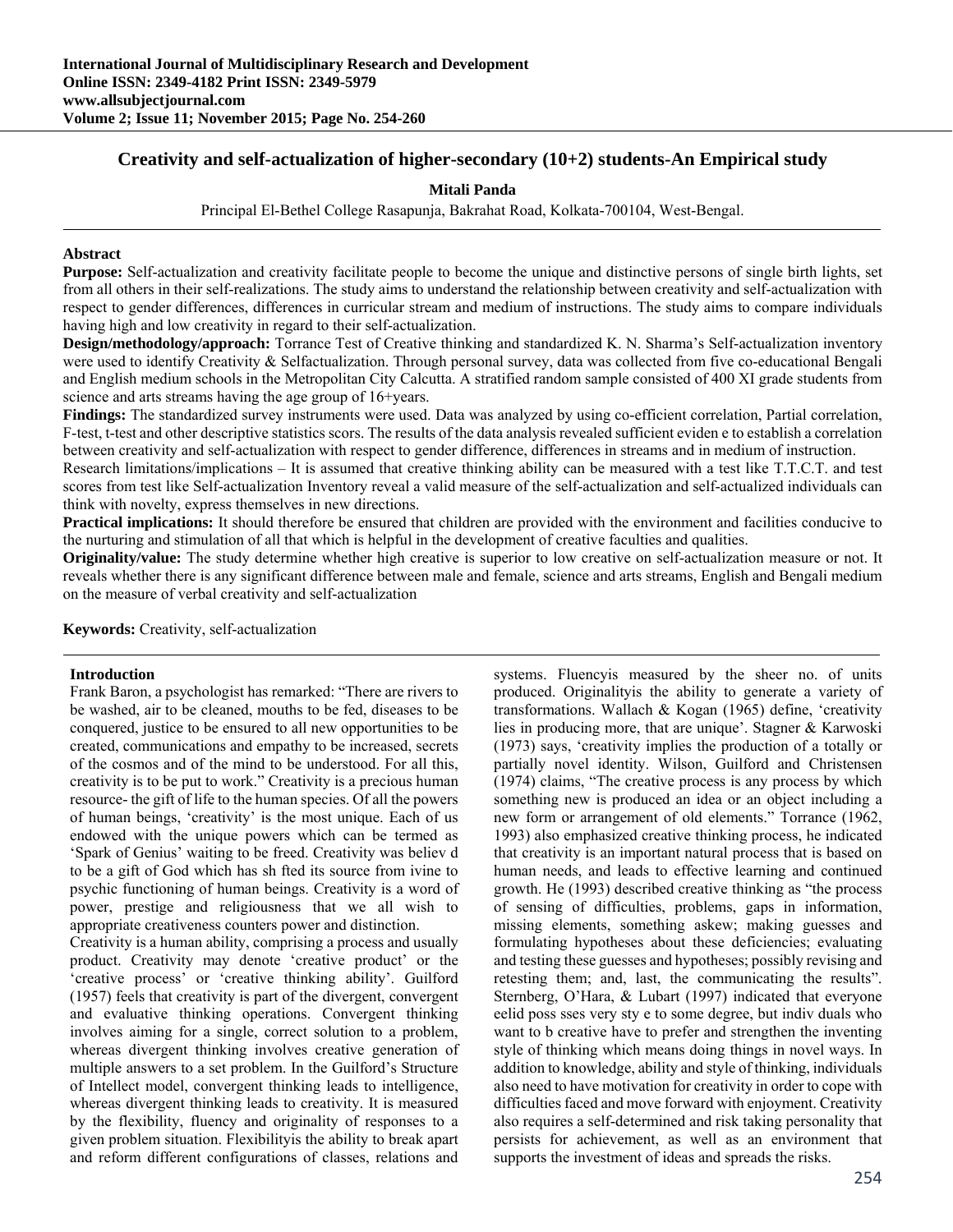Davis, Rimm, & Siegle (2011) concluded also that there are many intellectual abilities that contribute to creative potential; they described the major abilities of creativity that have appeared in creativity literature, especially in Guilford (1950) and Torrance's (1962, 1995) work. They (2011) added that creativity is not limited to the common four abilities; Fluency, Flexibility, Originality and Elaboration. They indicated that other important creative abilities include problem finding, problem sensitivity, problem defining, visualization, analogical thinking, evaluation, intuition, curiosity, independence, resisting premature closure, risk taking, logical thinking, seeing structure in chaos, discovering relationships, planning, prioritizing, and making a good decisions.

The creative person is sensitive to the world of the objects, to problems, to other people to unconscious impulses. Creative thinking requires high motivation and persistence. The traits of sensitivity, tolerance of ambiguity, self-acceptance and spontaneity are passively rather than activity engaged in the creative process. Creativity is an expression of our unique perspective to a situation or problem. It transcends our desire to be part of the group.

#### **Self-Actualization**

The self is one's inner world. Man, as a total self of irreducible, units superseding the sum of this part functions will be the focal point of developmental behaviour. This approach to deve oping human behaviour well emphasize the ree, responsible, autonomous and creative man who is constantly striving to discover himself and his relation to the world around him, as he works forward becoming the fully functioning person aware of his existence and self-actualizing his unique capacities and potentialities as he identified and solves his problems in the complex process of living and becoming. Abraham Maslow (1954) [2] speaks of the person as having a need for self-actualization, for expressing himself in his work. Maslow referred to self-actualization as the need to express our individual talents and become the best that we can. It is a drive to fulfill our potential. Thus a scholar who has been promoted through the ranks to a distinguished professorship in his discipline doesn't usually stop his research and writing. Rather, he desires to spread his ideas, to influence young people coming along in his field. The 'need for achievement' as described by Mc. Clelland *et al*. (1953) and other psychologists seem to resemble Maslow's concept of self-actualizing.

Maslow identified fifteen traits of a self-actualized person. These include highly valued traits such as self-acceptance, spontaneity, independence, tolerance and creative. According to Maslow, self-actualizing persons are individuals who display high levels of creativity, self-esteem, capacity for intimacy, and concern for the well-being of the world community. They seem to have mastered living happily in a complex world.

# **Self-Actualization and Creativity**

According to Carl Rogers  $(1962)$  <sup>[9]</sup>, "the main spring of creativity appears to be the same tendency which we discover so deeply as the curative force in psychotherapy-man's tendency to actualize himself, to become his potentialities … the urge to expand, extend, develop, mature-the tendency to express and activate all of the capabilities of the organism" (pp.65-66). Maslow  $(1962)$  <sup>[6]</sup> also related creativity to self-actualization with his concept of self-actualized creativity, "…… a tendency to do anything creatively…. (and to b ) more natural and less control and inhibited…. The creativeness of all happy and secure children". In a scientifically statement, Maslow (1971, p.57) <sup>[9]</sup> similarly noted "the concept of creativeness and the concept of the healthy, self-actualizing, fully human person seem to be coming closer and closer together, and may turn out to be the same thing".

To add further credibility to this paramount relationship, Clark Moustakis (1967), another early humanistic psychologist, wrote that "It is this experience of expressing and actualizing one's individual identity in an integrated form in communication and with one's self, with nature, and with other persons that I call creative."

According to Goldstein, there is 'only one drive, the drive of self-actualization'. They are expressions of 'man's creative power and of the tendency to effectuate a realization of his nature'. Yung believes that there is an innate creative spark in every individual the basis of which also lies in the unconscious depths of his mind. These inner creative aspects of one's mind also need some form of expression. In this way, one has a strong inner urge of motive to express one's talents or abilities or to make self-actualization the ultimate goal of one's life.

Creativeness is not identical to mentally-healthy self-actualization; however it is an important component. Creativity clearly is more than producing many ideas in art, science, business, and on divergent thinking tests. In self-actualization, the individual will risk safely to explore, to grow and to become actualized. Self-actualization and creativity are extensions of self-differences. Self-actualization and creativity facilitate people to become the unique and distinctive persons of single birth lights, set from all others in their self-realizations. The self-actualizing person is creative, his creation may be a simple thing, but his life is inventive and original. Because the individual in the ongoing process of self-realization accepts and trusts the uniqueness of his own being. Each one reshows in one way o another a special kind of creativeness or originality or inventiven ss that has certain peculiar characteristics.

# **Past Self-Actualization and Creativity Research**

A large number of studies have investigated the personality of the creative individual. The creative individual as reported by Stein (1974)<sup>[3]</sup> is self assertive, aggressive, independent, self sufficient and a leader who possesses initiative (Barron, 1965; Mac Kinon, 1959) <sup>[1]</sup>; less inhibited, less formal and less conventional while more self disciplined, and persevering with a high energy output (Blatt and Stein 1957; Stein, 1962) [2]; introverted with little interest in social interaction and interpersonal relationships (Blatt and Stein, 1957; Mackinnon, 1959); not well adjusted by psychological definition but adjusted in the broader sense of being socially useful and happy in his work (Roe,1953) who sees himself as creative ; intuitive and empathic (Gough, 1964); and a person who sees himself as creative (Taylor,1961). Menaker (1972) sees creativity as an essential aspect of the ongoing evolutionary process in each person as participant in social change and as fulfiller of his own potential. In fact, the characteristics of the creative individual are remarkably similar to those of the self-actualizer (Craig, 1966) and it is generally held that self-actualizers are creative (Maslow, 1959; Bloomfield, Cain, and Jaffe, 1975) [4].

McClain and Andrews report that self-actualizing students (as measured by the Personal Orientation Inventory (POI), the 16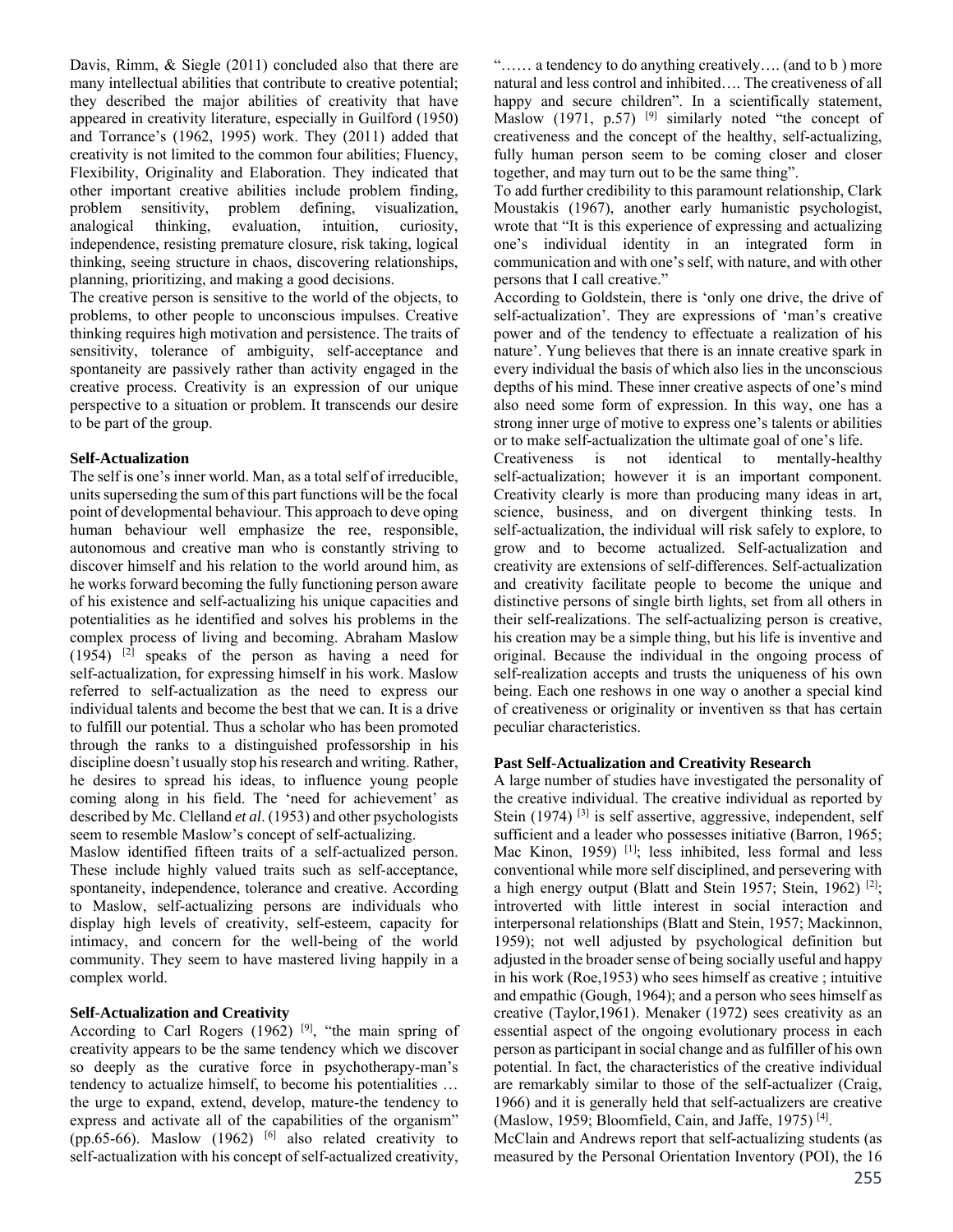PF, and a questionnaire by Maslow on peak experiences) are more creative (as measured by the creative personality prediction scale of the 16 PF) than non-self-actualizers. A similar study by Walton (1973) also found a correspondence between self-actualization (POI) and creativity (16PF).

The study of Logsdon, Kathy Ann (1988)<sup>[6]</sup> and Huchingson, June Mary (1990) revealed strong positive relationship between the variables of self-actualization and creative thinking. Wycoff (1991) identifies four traits found in creative people: 1. They are willing to take ri ks and have the courage t be wrong. 2. they are willing to expr ss their thoughts and feelings.3. They have a sense of humor. 4. They accept and trust their own intuition. According to career counselor Samuel Sacket (1998), many people fail to achieve self-actualization because they lack trust in themselves, their environment, and in others, which prevents them from freely experiencing life.

Vitterso (2004) reported a study to examine the structure of subjective life quality in addition to addressing the difference between subjective well-being and selfactualization. Self-actualization was collected through openness to experience. There was not a significant correlation found between subjective well-being and openness to experience, which in this study can be considered synonymous to self-actualization. Blanche (2007) described creativity as process oriented and intrinsically motivated behaviour. The researcher found that participants felt that they were able to be creative throughout their everyday life in more mundane ways than expected. These individuals were also more flexible in the way in which they completed tasks and more interested in self-expression (Blanche, 2007).

In a study, 'Cross-cultural aspects of creativity: A relation with self-actualization and schizotypy', on 120 Russian students, Olbertz and Kulke (2014), demonstrate that the correlation between creativity and self-actualization is significant in the subscale 'spontaneity' only. While creativity is not significantly predicted by self-actualization, purpose in life or self-esteem measures, self-actualization is positively and closely related with self-esteem, purpose in life measures, and empathy components.

In India, Roy Chowdhury (1962,'65,'66) reported that high creative were characterized by a preference for and tolerance for ambiguity and structural openness. Bhan (1973) were reported that

• high creative were self-actualizing and competent enough to maintain harmony between their aspiration level and creative potential. Verma, R.S. (1973), found that

● Autonomy, non-c nformity and openness of mind w re functionally related to the abilities of divergent thinking.

● Autonomy, non-conformity and openness of mind could help in understanding the divergent thinking of adolescents by regarding them as potentially creative persons and differentiating them from nonpotential creative persons. Jha S.K.  $(1975)$ <sup>[8]</sup> revealed that

• the creative person as having rational optimism, healthy attitude towards life, openness to experience, elf-confidence and tendency for self-actualization. Bhagyavathy, N.E. (1983) showed that phenomenon belonging to high level of self-actualization were more flexible than those belonging to a low level of self-actualization. Naik, A. P. (2002) reported that there is a significant relationship between creativity and motivational characteristics; creativity and selfesteem for boys,

girls and total sample. He found that there is no significant difference in the relationship of total creativity with self-esteem and motivational characteristics of students.

Cameron (2012) [7] in his study 'Creative Careers and Self-actualization', took roughly 330 participants from the United States and India and showed that (i) instead of the most creative career group ranking highest, the middle group of individuals who were neither creative nor uncreative actually scored the highest on self-actualization. (ii) Highly creative career group scored highest on the life satisfaction scores. For specific motivations, individuals in highly creative careers were more likely to be motivated by factors such as the greater good, personal satisfaction, the desire to be wealthy, and recognition from others. It appears that career creativity is linked to satisfaction with life, and so individuals may want to choose a position where they feel they are able to be creative in their own way.

#### **4.1 Research about Gender Differences and Medium Differences**

In the study of 'Comparing gender differences f college students on self-actualization', Velasquez (1996)<sup>[37]</sup> chose a random sample of 40 full-time (12 hours) students attending a Midwestern college and the results indicated no significant gender differences. By conducting research on a population of graduate students, Sumerlin (1997) maintains that self-actualization involves striving, courage, risk-taking, openness to experience, and attainment of personality growth capacity. Maslow's theory of needs is illustrated, including his views that self-actualized individuals represent the most "healthy" and "enriched" human beings. Results of the study may demonstrate women scored higher on self-actualization, but do confirm the hypothesis that self-actualized individuals will exhibit higher levels of hope than non-self-actualized individuals. Future research needs conducted to account for possible gender bias and to confirm the positive relationship demonstrated within this study between hope and self-actualization.

Lee G.U.J studied 'College students perfection and satisfaction' 2007 At a glance of the mean differences in overall satisfaction by the two gender groups, male students tended to be more satisfied with their learning experiences and online learning community than female students. Although no significant differences were found at fundamental and psychological needs satisfaction, female student's satisfaction with selfactualization needs was significantly lower than that of male students. Allan Okech, Crystal Renée Chambers (2012), conducted a study 'Gender Differences in Self-Actualization', among a sample of Black university students was assessed using the Short Index of Self-Actualization. The eta square index indicated that a medium amount of the variance of the self-actualization variable in Black university students was accounted for by gender. Specifically, Black female university students reported more self-actualization than Black males.

Chahal Jyoti (2013) in her study, "A comparative study of self-actualization and c eativity among male and female high school students, Faizabad City, India", on 620 students of 10<sup>th</sup> standard from different high schools, showed that females displayed a higher tendency towards self-actualization and creativity than males.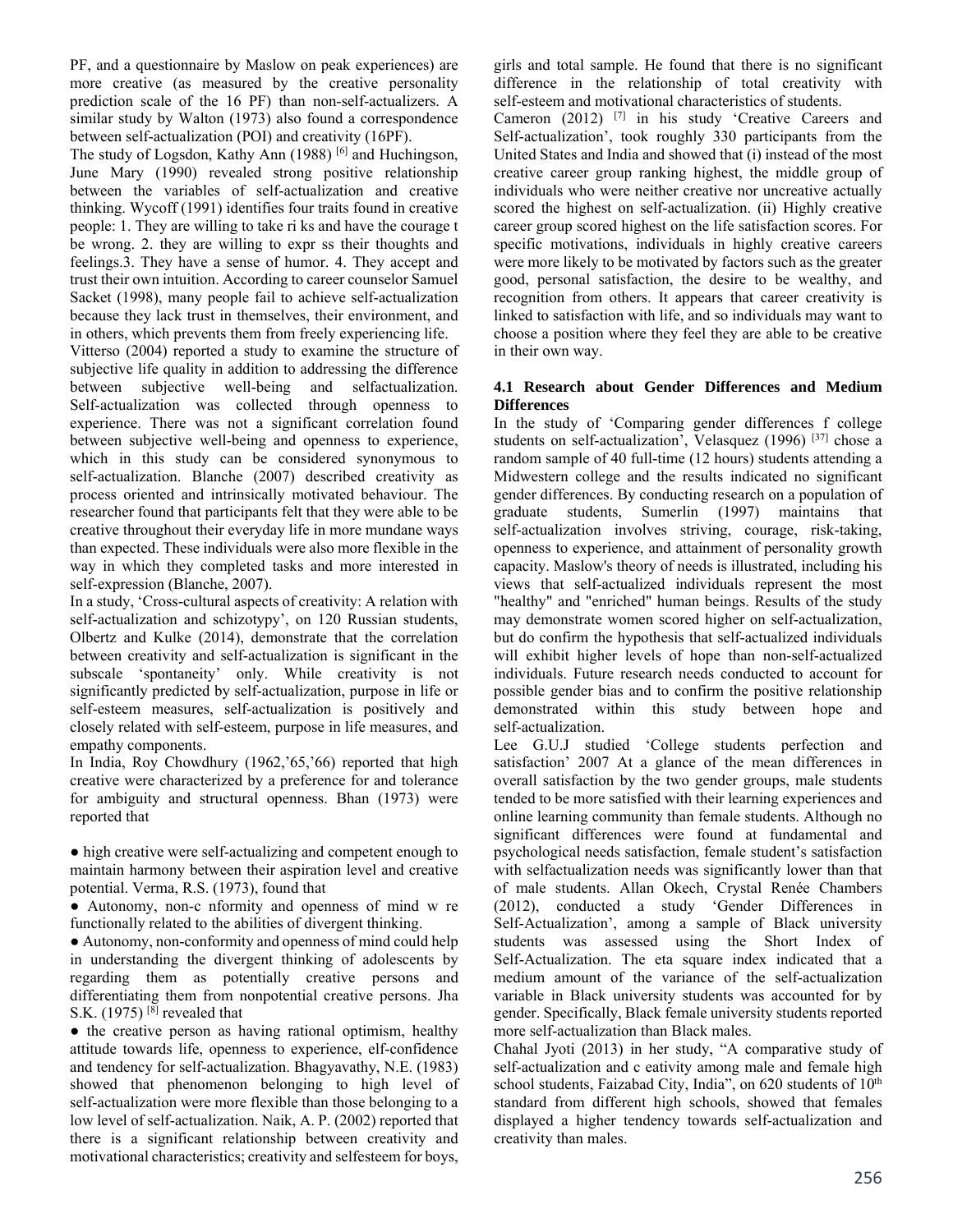Trupti Ambalal Chandaliya (2014) conducted a study, "Self-Actualization among College students: A Study With reference To sex, Place of Living and Medium of Teaching", on 320 college students and revealed that (a) there was significant difference between male and female of college students, (b) the male students less self-actualized than female students, (c) Gujrati medium students have greater self-actualization than English medium college students.

Are creative individuals more likely to score high on self-actualization? Are high creative superior to low creative on self-actualization measure? Is there any significant difference between male and female on the measure of verbal creativity as well as three aspects of verbal creativity and self-actualization? Is there any relation between creativity and self-actualization for science and arts students? Is there any relation between Bengali and English medium creative groups, with self-actualization? Do boys differ from girls on the criterion measure of self-actualization? Are science students more self-actualized than arts students? Are English medium students more self-actualized than Bengali medium students? 2. In India and abroad few attempts have been made in this direction. A thorough investigation was needed in this field so 3. as to make the best use of creative talent, which is of social importance for any developing country. Therefore there an 4. attempt has been made to find out the factors influencing student's creativity

#### **Objectives**

To study the relationship between self-actualization and components of creativity a well as verbal creativity.

To study the Inter-relationship among different dimensions of creativity and selfactualization in respect of Gender differences, b. differences in curricular stream, and c. differences in medium of instructions.

To compare individuals having high and low creativity in regard to their Self-actualization.

To find the dependence of self-actualization with respect to Gender differences, b. differences in curricular stream, and c. differences in medium of instructions.

# **Hypotheses**

- In the light of the above objectives the following hypotheses have been formulated
- There is a significant relationship between components of creativity and self-actualization.
- There is a significant relationship between components of creativity and self-actualization in respect ofGender differences (boys and girls), differences in curricular stream (science and arts), and c. differences in medium of instructions (Bengali and English medium). High creative are more self-actualized than low creative.
- There is significant difference in the self-actualization categorized as boys and girls, (b) students of science and arts stream, (c) students of Bengali medium and English medium schools.

# **7. Methodology**

Study was Descriptive Survey in nature and involved correlation technique. A stratified random sample was used for the study drawn from the population of XI grade students both boys and girls belonging to Metropolitan City Calcutta having both English & Bengali as the medium of instruction. The sample consisted of 400 students primarily from Science and Arts students belonging to five co-educational schools. Tools used for measuring the variables were Torrance Test of Creative Thinking (TTCT), used both in English & Bengali version by Dr. D. Kundu, Self-actualization Inventory in Hindi by Dr. K. N. Sharma and Researcher herself adopted Bengali & English version. Data was analyzed by using co-efficient correlation, t-test, F-test.

#### **Results and Discussions**

8.1 Part-I Correlational Statistics In order to understand the relationship between creativity and other variables chosen in the study, the Pearson Product Moment Correlation was computed. A. From the table 1, the following results were found:

- the correlation between creativity and self-actualization is 0.7998, which is highly significant at 0.0001level.
- the correlation between originality and self-actualization is 0.6659, which is highly significant at 0.0001 level.

the correlation between flexibility and self-actualization is 0.7605 that is highly significant at 0.0001 level.

the correlation between fluency and self-actualization is 0.7093, which is highly significant at 0.0001 level.

Table 1: Complete Correlation Matrix: N= 190 Showing inter correlations among originality, flexibility, fluency, creativity and selfactualization

|    | Ori | Flex   | Flun   | <b>Crety</b> | Sa     |       |
|----|-----|--------|--------|--------------|--------|-------|
| Sа |     | 0.6659 | 0.7605 | 0.7093       | 0.7998 | .0000 |

B. To compare the coefficients of correlation between various variables, viz., originality, flexibility, fluency, self-actualization and creativity between males ( $N= 93$ ), and females (N=97), it finds from table 2 and 3 that:

- 1. Both males and females show a significant correlation at 0.0001 level with verbal creativity and self-actualization separately.
- 2. all the creative components (originality, flexibility, fluency) of male and female have a significant positive correlation at 0.0001 level with self-actualization.

**Table2:** Inter-correlation among different dimensions of creativity and self-actualization in respect of boys

| $N=93$ ; Sex= 1 |        |        |              |        |        |  |  |  |  |
|-----------------|--------|--------|--------------|--------|--------|--|--|--|--|
| Ori             | Flex   | Flun   | <b>Crety</b> | Sa     |        |  |  |  |  |
| Sa              | 0.7086 | 0.8418 | 0.7799       | 0.8700 | 1.0000 |  |  |  |  |

**Table 3:** Inter-correlation among different dimensions of creativity and self-actualization in respect of girls

 $N= 97$ ;  $Sex= 2$ 

| $15 - 27.06A - 2$ |        |        |        |        |       |  |  |  |  |
|-------------------|--------|--------|--------|--------|-------|--|--|--|--|
| Ori               | Flex   | Flun   | Cretv  | Sа     |       |  |  |  |  |
| Sa                | 0.6342 | 0.6798 | 0.6526 | 0.7389 | .0000 |  |  |  |  |

C. To compare the coefficients of correlation for science  $(N=113)$  and arts  $(N=77)$  students, table 4 and 5 among the variables viz., originality, flexibility, fluency and selfactualization, the following results are obtained: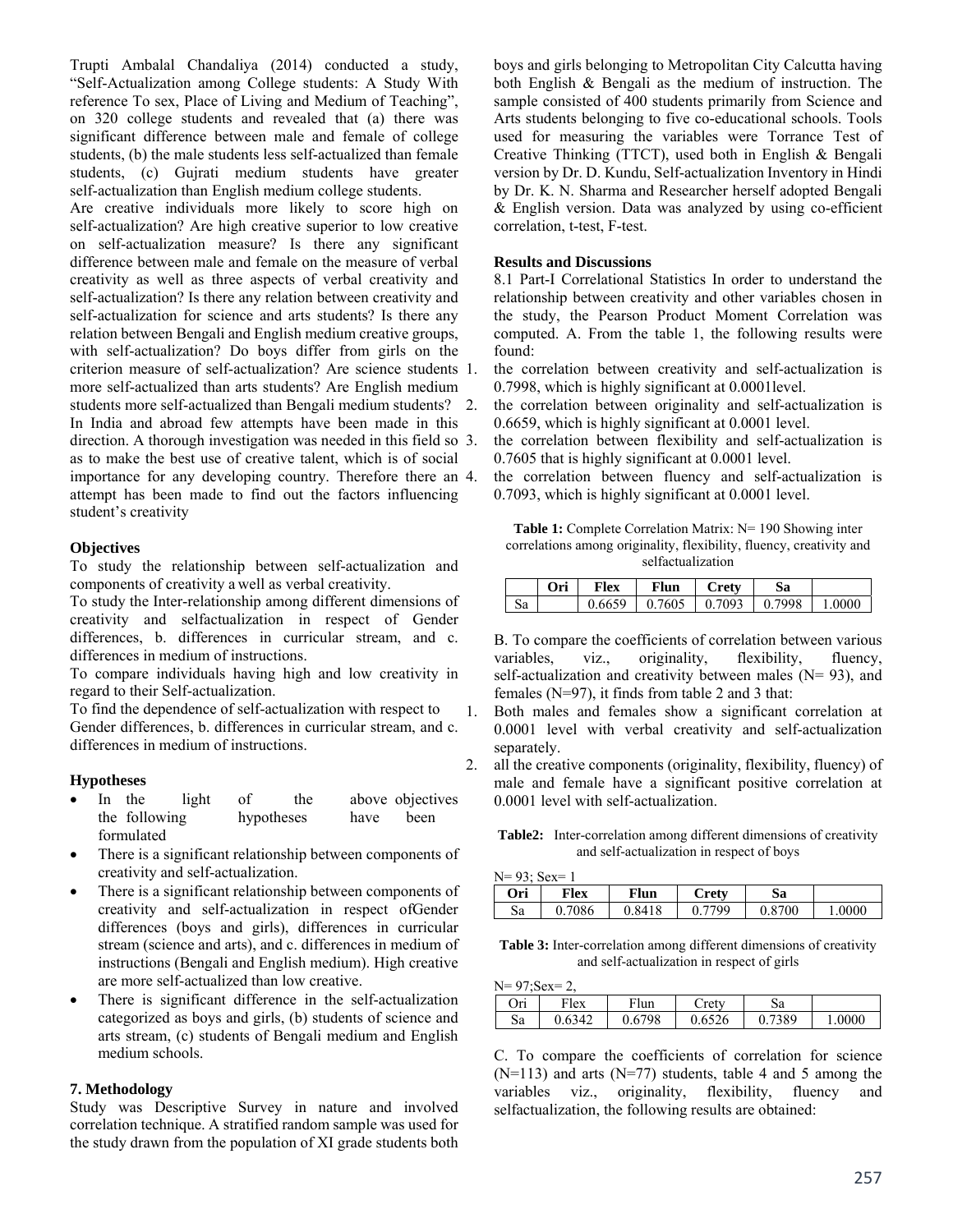The correlation between creative components and self-actualization for science and arts students are found to be highly significant at 0.0001 level which is also true for creativity and self-actualization.

**Table 4:** Inter-correlation among different dimensions of creativity and selfactualization in respect of science stream

Stream=  $1$ , N=  $113$ 

| 5000      | . .<br>. .<br>. |            |      |    |                       |
|-----------|-----------------|------------|------|----|-----------------------|
| ∩⊷<br>UII | T1<br>lex       | г1<br>'lun | retv | Sа |                       |
| Sa        | v.v∠            | 74         | 14   |    | 0000<br>$\cdot \cdot$ |
|           |                 |            |      |    |                       |

**Table 5:** Inter-correlation among different dimensions of creativity and selfactualization in respect of arts stream

| Stream=2, $N=77$ |  |
|------------------|--|
|                  |  |

| $\sim$ | ---<br>. . |        |       |        |        |
|--------|------------|--------|-------|--------|--------|
| Ori    | Flex       | F lun  | ctev  | Sа     |        |
| Sa     | 0.6867     | 0.8038 | .7665 | 0.8368 | 1.0000 |

D. To compare the coefficients of correlation for Bengali  $(N=67)$  and English  $(N=123)$  medium students, tables 6 and 7 among the variables, viz., originality, flexibility, fluency and self-actualization, the following results are obtained.

- o All the components of creativity, i.e., originality, flexibility, fluency have high positive significant correlation at 0.0001 level with self-actualization of Bengali and English medium groups.
- o Bengali and English medium creative groups show a significant correlation at 0.0001 level with self-actualization separately.

**Table6:** Inter-correlation among different dimensions of creativity and self actualization in respect of Bengali medium

Medium=  $1$  N= 67

| 1110011111 |        |                                   |       |                |        |
|------------|--------|-----------------------------------|-------|----------------|--------|
| Ori        | Flex   | Flun                              | Crety |                |        |
| Sa         | 0.6739 | $\vert 0.8066 \vert 0.7309 \vert$ |       | $\big  0.8265$ | 1.0000 |

**Table7:** Inter-correlation among different dimensions of cr ativity and actualization in respect of English medium

| Medium= $2:N=123$ |                |      |                    |      |        |  |  |  |  |
|-------------------|----------------|------|--------------------|------|--------|--|--|--|--|
| Ori               | Flex           | Flun | Cretv              |      |        |  |  |  |  |
| Sa                | $0.6722 \; 0.$ |      | $7798$   0.7334 0. | 8159 | 1.0000 |  |  |  |  |

To see, if there is any difference among high creative and low creative groups of subjects taken in the present study, the two groups were formed out of the 190 subjects. The criterion for the division was taken twenty seven percent (27%) top and twenty seven percent (27%) bottom as high and low creative subjects on the basis of composite verbal creativity scores. Thus both high and low creative groups consisted of 51 subjects each. The scores of the two groups on different variables were subjected to t-test.

E. Table 8 shows that the two groups differed significantly in terms of selfactualization test scores i.e. high creative individuals are superior to low creative individuals on self-actualization measure.

**Table 8:** Comparison between high Creativeandlow Creativeonself-actualization

|               |                          | <b>Mean</b>                   | SD                    |        | <b>Level of Significance</b> | Level |
|---------------|--------------------------|-------------------------------|-----------------------|--------|------------------------------|-------|
| Self-         | High (<br>reative        | 181.608                       | .0783<br>$^{\bullet}$ |        | 0001                         |       |
| actualization | $\sim$ 0W $'$<br>Teative | $\Delta$ 7'<br>F <sub>T</sub> | .0783                 | 7.3949 |                              |       |

F. Table 9: shows that, there is no significant difference between male and female on the measure of self-actualization.

|                    | Gender | <b>Mean</b> | <b>SD</b> | m     | <b>Level of Significance</b> | ∟evel |
|--------------------|--------|-------------|-----------|-------|------------------------------|-------|
| Self-actualization | Male   | 1.6559      | 14.2283   | 0.304 |                              |       |
|                    | ∹emale | 73.6186     | .8598     |       | $\overline{\phantom{0}}$     |       |

G. Table 10: shows that science students are more self-actualized than arts students

**Table 10:** Comparison between Science and Arts Subject Creative Groups on Self- Actualization

|                    | <b>Stream</b> | <b>Mean</b> | SD           | m    | <b>Level of Significance</b> | Level |
|--------------------|---------------|-------------|--------------|------|------------------------------|-------|
| Self-actualization | -<br>science  | 176.283     | 1.220<br>. . | 4.90 |                              |       |
|                    | Arts          | 167.337     | . 3.834      |      |                              | .U 1  |

H. Table 11 shows that, English medium students are more self-actualized than Bengali medium students. Therefore, it can be concluded that English medium groups are high on self-actualization

**Table11:** Comparison between Bengali medium and English medium creative groups on self-actualization

| <b>Medium of instruction</b> |                | Mean   | SL              | m    | <b>Level of Significance</b> | Level |
|------------------------------|----------------|--------|-----------------|------|------------------------------|-------|
| Self- actualization          | Bengali Medium | 174.91 | 12.09           | L.82 | $0.1\,$                      |       |
|                              | English Medium | 171.43 | $\sim$<br>۔ 46۔ |      |                              |       |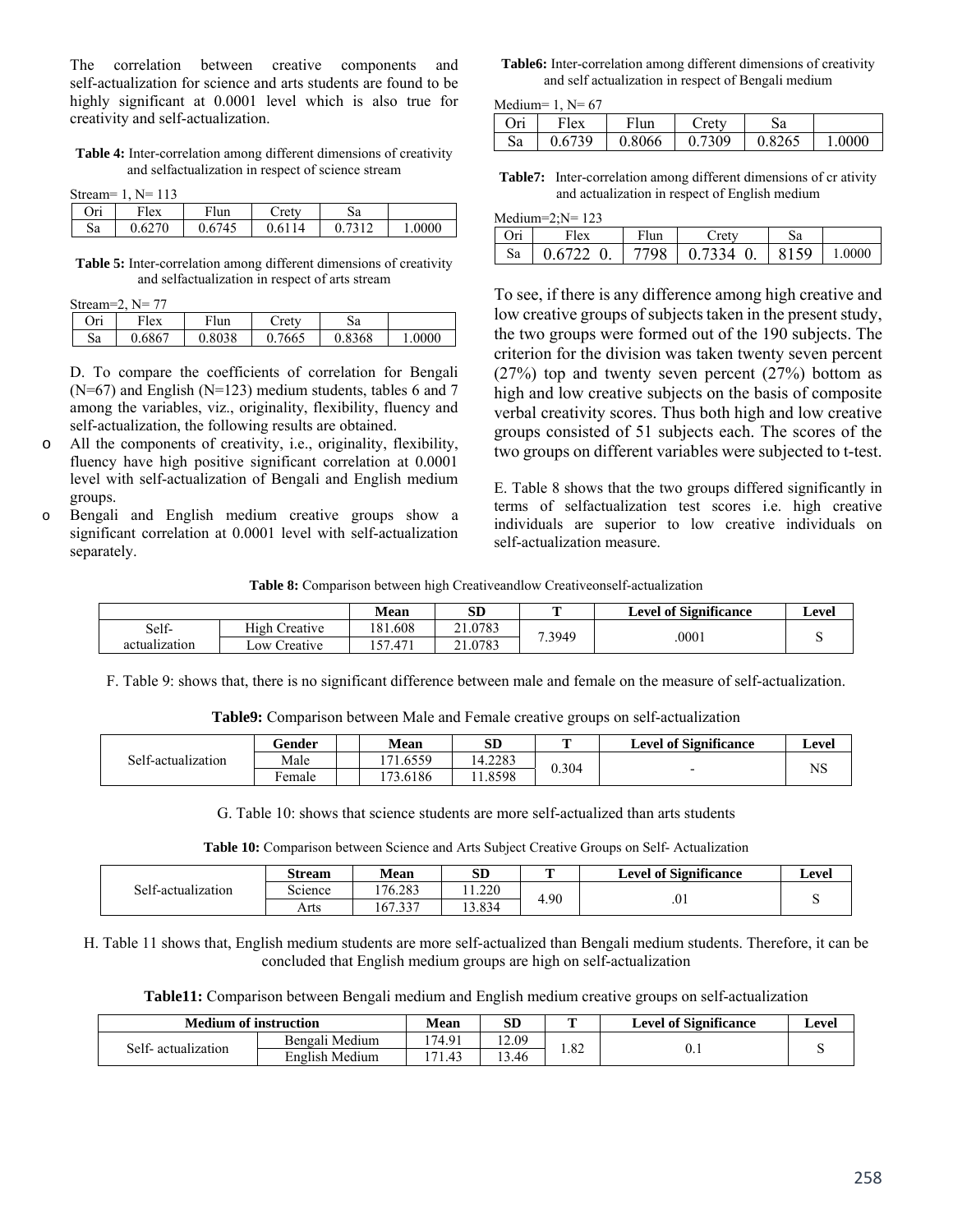The major findings of this study are:

- A positive and significant relationship has been seen to xist among f-actualization and the three aspects of creativity.
- There is a positive and significant relationship between self-actualization and verbal creativity.
- All the creative components (originality, flexibility, fluency) as well as total creativity have a significant positive correlation with self-actualization in respect of male and female.
- The correlation between creative components as well as total creativity and selfactualization for science and arts students are found to be highly significant
- Bengali and English medium creative groups show a significant correlation with self-actualization separately.
- High creative are superior to low creative on self-actualization measure.
- Boys don't differ from girls on the criterion measure of self-actualization.
- Science students are more self-actualized than arts students.
- English medium students are more self-actualized than Bengali medium students.

#### **Conclusion**

One of the main important findings of the present study is that the high creative students are significantly high on self-actualization measures, and also the low creative students are low on self-actualization measure. Those who are self-actualized (i.e. spontaneity, autonomy, openness, problem centering, democratic, tolerance of ambiguity, philosophical humour in nature) should not be discouraged and condemned for their failure in other than the field of their special interest. It has revealed that Boys don't differ from girls on the criterion measure of selfactualization and all the creative components (originality, flexibility, fluency) as well as total creativity have a si ificant positive correlation with self-actualization in respect of male and female. Therefore, we should not brand the members of a particular sex. There should be great emphasis on learning creativity in domain or subject matter context. Developing creativity should be viewed as a long range process leading to adult creative achievement and self fulfillment. There is a need for properly planned, deliberate and conscious efforts on the part of teachers, parents, member of the society, government as well as the children themselves for the appropriate nurturing and stimulation of the creative urge and potential. It should therefore, be ensured that children are provided with the environment and facilities conducive to the nurturing and stimulation of all that which is helpful in the development of creative faculties and qualities like originality, flexibility, fluency, divergent thinking, self-confidence, persistence, sensitiveness, the ability to see relationship and make association

#### **References**

- 1. Barron F. The psychology of creativity in New Directions in Psychology, N.Y. Holt 1965; 2:51 1-34
- 2. Blott SJ Stein. Some personality value and cognitive characteristics of the creative person, American Psychologist 1957; 12:406.
- 3. Burleson Winslow. Developing creativity, motivation, and self-actualization with learning systems, MIT Media Lab, Cambridge, USA, 2005.
- 4. Butcher HJ. Recent research into creativity & Divergent thinking in Great Britain.
- 5. Buch MB, A Survey of Research in Education, 6<sup>th</sup> edition.
- 6. Chandaliya TA. Self-actualization among College Students: A Study With Reference To Sex, Place of Living and Medium of Teaching. The International Journal of Indian Psychology. 2015; 2(2).
- 7. Cameron TK. Creative Careers and Self-actualization, Honors The es, University of New Hampshire Scholars' Repository, retrieved from, 2012. http:/www.scholas.unh.edu>…>HONORS.141.
- 8. Encyclopedia Britannica. Published by Encyclopedia Britannica, Inc, 1970, 1.
- 9. Foster FP. The human relationships of creative individual. Journal of creative behavior. 1908; 2(2):111-118.
- 10. Gardner H. Multiple intelligences. Encyclopedia of creativity, Academic Press, SanDiego, 1999.
- 11. Garrett HE, Woodworth RS. Statistics in Psychology & Education', Bombay Vakils, Feffer and Simons Ltd, 1981.
- 12. Getzels JW, Jackson PW. Creativity & Intelligence. Explorations with Gifted Students, New York, Wiley, 1976.
- 13. Guilford JP. Traits of Creativity. H. H. Anderson (ed.), Creativity & its exhibition. New York, Harper, 1959.
- 14. Guilford JP. Creativity: American Psychologist, 1950.
- 15. Kitcher RW. Creativity, Self-actualization and Meditation Programmes, Thesis and Dissertations (comprehensive), UMI Dissertation Publishing, 1977, 1530.
- 16. Logsdon Kothy Ann. A study of the relationship between intuition and perception, self actualization & creative thinking. Dissertation abstract International, 1988.
- 17. Mackinnnon DW. on becoming an architect, Architectural Record 1959; 126:64-66
- 18. Mac Callum MJ. Transcendental meditation and creativity, scientific research on the transcendental meditation program, collected papers, Ed. DW. Ormo Johnson and J.T. Farrow, New York, NIU press, 1975. 1.
- 19. Maul TL. An vestigation of the relationship between self-actualization and creative thinking processes, Dissertation Abstracts International, 1971; 32(2-A):793.
- 20. McClain HW, Anderson HB. Self-actualization among extremely superior students, Journal of college student personnel. 1972; 13:505-510.
- 21. Maslow AH. Creativity in self-actualizing people, in H. H. Anderson (ed.), Creativity and Its Cultivation, New York: Harper, 1959.
- 22. Maslow AH. Motivation and Personality. NYC; Harper, 1954.
- 23. Maslow AH. Theory of human motivation, P. L. Harriman (Ed.), Twentieth Century Psychology, New York: The Philosophical Library, 1946.
- 24. Maslow AH. Creativity in Self-actualizing people. H. H. Anderson (Ed).Creativity & its cultivation. New York: Harper, 1959, 83-95
- 25. Maslow AH. Motivation and Personality. NYC; Harper, 1954.
- 26. Maslow AH. Toward a Psychology of being. Princeton, N.J; Van Nostrand, 1962.